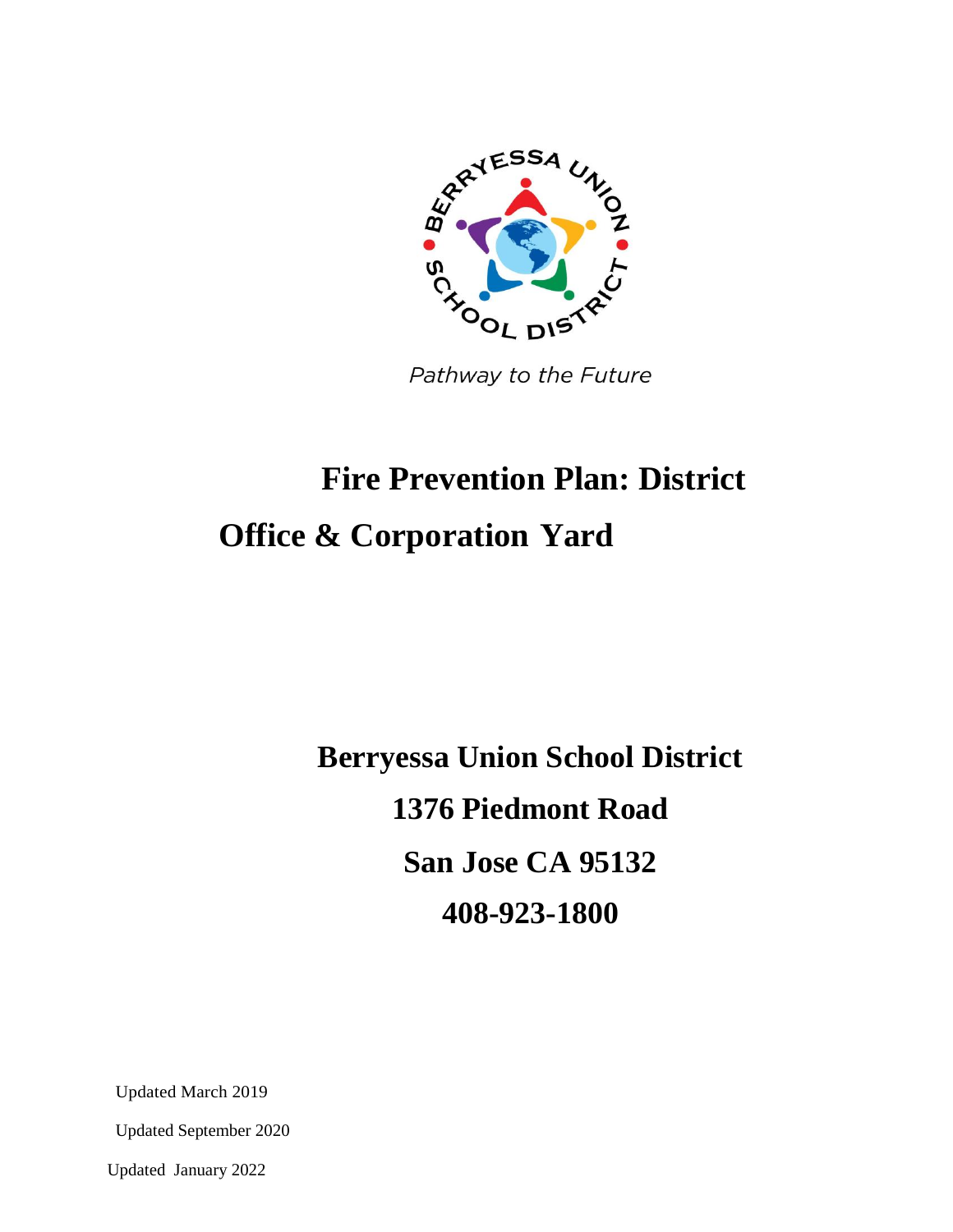# **FIRE PREVENTION PLAN: DISTRICT OFFICE AND CORPORATION YARD**

#### **Purpose**

To protect our employees, students, and occupants from the dangers of fire, Berryessa Union School District has developed a fire prevention plan to reduce the risk of potential injuries, death and property damage. This plan's purpose is to identify and control fire hazards.

#### **Authority**

California Code of Regulations, Title 8, Section 3221

OSHA Regulation 1910.39 Fire Prevention Plans

# **BUILDING PROFILE AND FIRE SAFETY SYSTEMS**

Berryessa Union School District serves PreK-8th grade students in Santa Clara County. The District serves a community of approximately 45,000 homes and has almost 7,200 students enrolled in kindergarten through eighth grade. More than 800 certificated and classified Berryessa employees work daily at 10 elementary schools and three middle schools as teachers, administrators, and other support staff.

The Administrative Offices consist of a main district office building located at 1376 Piedmont Road San Jose, CA. and the BUSD Corporation Yard located at 945 Piedmont Road, San Jose, CA.

#### **ALARMS & EVACUATION SYSTEMS**

**Alarm Systems** Main Fire Alarm Control Panel Fire Alarm pulls

**Type of Alarm** Single Stage Two Stage Interconnected Smoke Alarms

#### **Fire Protection Devices**

Smoke Alarms (Battery or hardwire in units) Emergency Lighting (Battery powered) Smoke Detectors (Alarm System) Carbon Monoxide Detectors Heat Detectors Fire Extinguishers Evacuation Communications System (PA) Voice Communication System Kitchen Hood Suppression System **Other** 

#### **Evacuation Information**

All sites have designed assembly areas during an evacuation. Re-Entry Procedures: Wait for approval from Fire Official or Incident Commander.

#### **UTILITY PROVISIONS**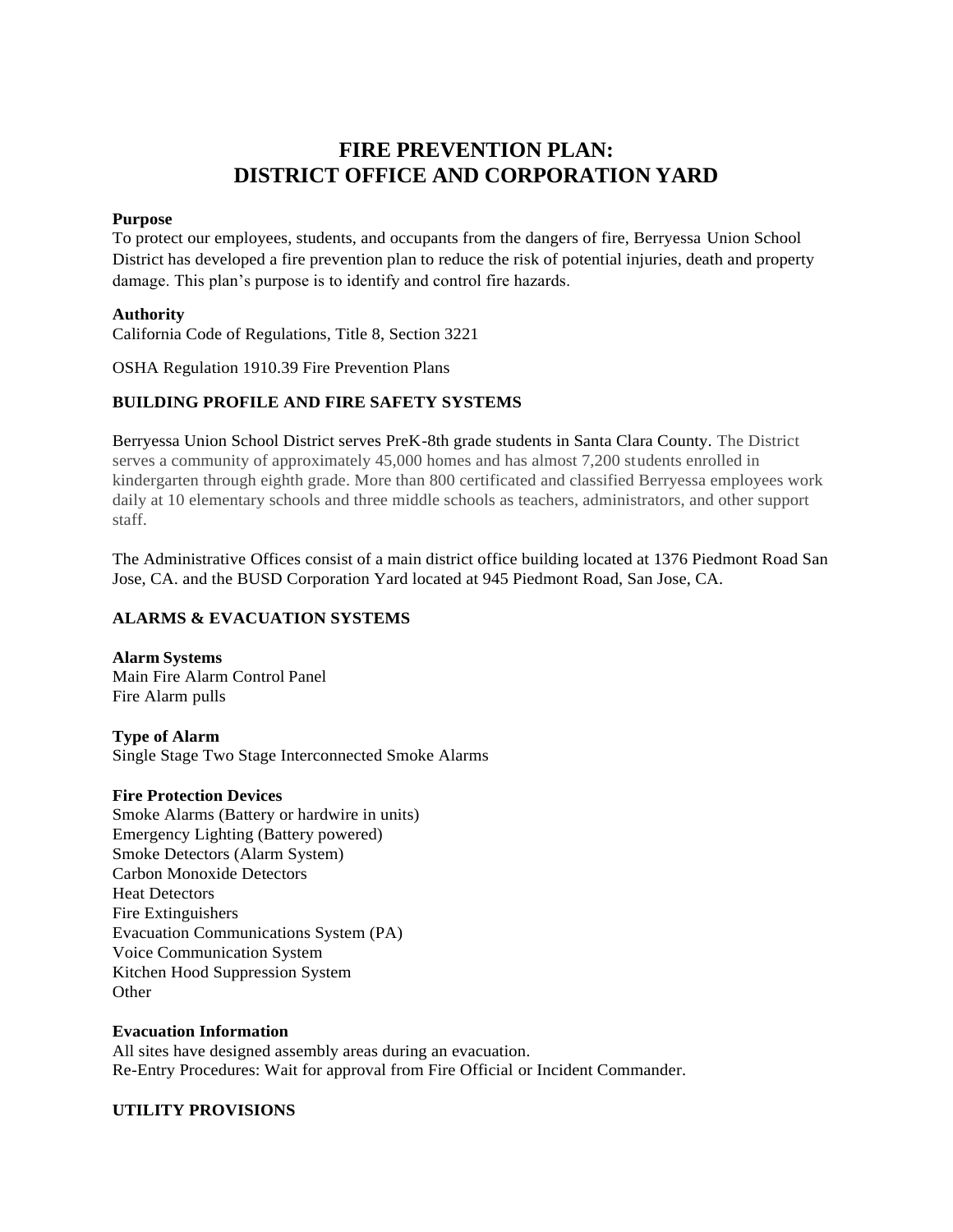#### **Electrical, Utility & Fuel Supplies**

Water Main Shut off Main Electrical Shut off Natural Gas Shut off Fuel Oil/Diesel Shut off

#### **REFUSE**

Garbage Location: Parking Lot area

#### **EMERGENCY CONTACTS AND KEYHOLDERS**

Dan Norris, Director of MOT 945 Piedmont Road San Jose, CA 95132 (408) 923-1898 Office

#### **EMERGENCY PROCEDURES**

The actions to be taken by staff in emergency situations.

#### **IN CASE OF FIRE**

UPON DISCOVERY OF FIRE:

- LEAVE FIRE AREA IMMEDIATELY
- CLOSE DOORS
- SOUND FIRE ALARM
- $\bullet$  CALL 911
- LEAVE BUILDING VIA NEAREST EXIT

UPON HEARING FIRE ALARM

- LEAVE BUILDING VIA NEAREST EXIT
- CLOSE DOOR BEHIND YOU

#### **C A U T I O N**

IF SMOKE IS HEAVY IN THE CORRIDOR IT MAY BE SAFER TO STAY IN YOUR AREA. CLOSE DOOR AND ATTEMPT TO SEAL OFF ANY CRACKS. IF YOU ENCOUNTER SMOKE IN THE STAIRWAY, USE ALTERNATE EXIT.

#### **IF YOU ENCOUNTER SMOKE IN THE STAIRWAY, USE ALTERNATE EXIT.**

#### **FIRE EXTINGUISHMENT, CONTROL OR CONFINEMENT**

Upon discovery of a small fire and only if you are trained in the use of portable fire extinguishing equipment, attempt to extinguish the fire. (Note: this is a voluntary act). In the Event a small fire cannot be extinguished with the use of a portable fire extinguisher or if the smoke presents a hazard to the operation, then the door to the area should be closed to confine and contain the fire, leave the fire area, ensure that the Fire Department has been notified and wait for the Fire Department.

#### **FIRE HAZARDS**

In order to avoid fire hazards in the building:

- Do not put burning materials into garbage cans
- Avoid unsafe cooking practices.
- Do not use unsafe electrical appliances, frayed extension cords, or overloaded outlets
- Properly store flammable materials in approved containers and locked, metal cabinets.

In general, staff is advised to: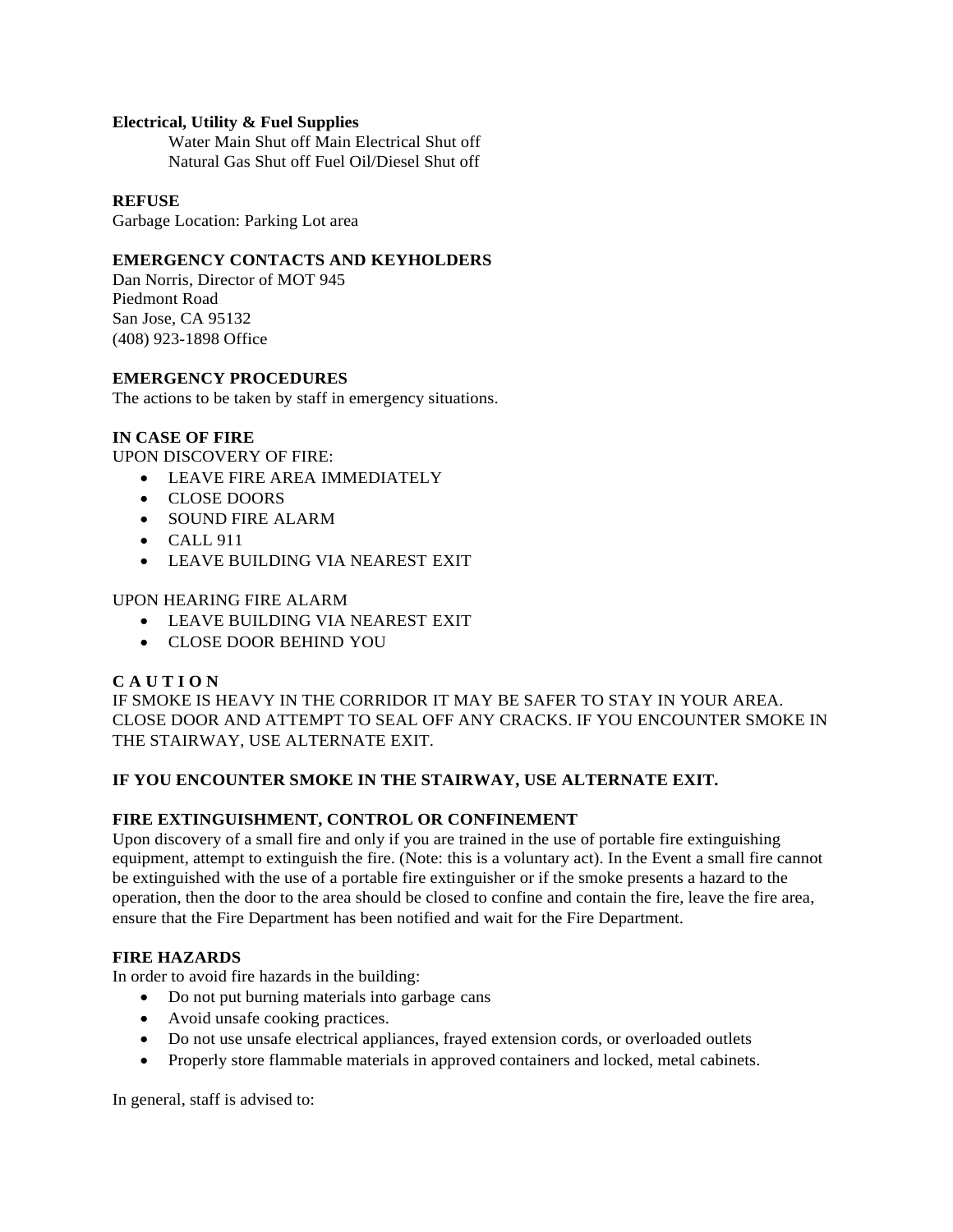- Keep fire routes clear
- Know where the alarm pull stations and exits are located.
- In the case of an emergency call 911.
- Know the correct building address.
- Use good housekeeping

#### **FIRE ALARM PROCEDURES FOR CUSTODIAN OR HIS DESIGNATE**

- Ensure that the fire alarm has been activated
- Notify the Supervisor of the emergency conditions

#### **TELEPHONE: 9-1-1**

- Upon arrival of the fire fighters, inform the fire officer regarding conditions of the building
- Provide access and vital information to the firefighters (e.g. master keys, service rooms, etc.)

#### **SEE THAT THE FIRE ALARM SYSTEM IS NOT SILENCED UNTIL THE FIRE DEPARTMENT HAS RESPONDED AND THE CAUSE OF THE ALARM HAS BEEN INVESTIGATED**.

 Silence and reset the fire alarm systems at the fire alarm control panel when directed to do so by the Fire Department. **THE FIRE DEPARTMENT WILL NOT SILENCE OR RESET THE FIRE ALARM SYSTEM.** The fire alarm control panel has alarm silencing and alarm reset buttons.

# **THE SUPERVISOR** IS RESPONSIBLE FOR THE FOLLOWING:

In the event of a fire:

- Ensure that the fire alarm has been activated
- Notify the Fire Department of the emergency
- **DIAL: 9-1-1**
- Arrange for the custodian or his designate to contact the Fire Department in your absence
- Supervise the evacuation of the staff.
- See that the alarm system is not silenced until the Fire Department has responded and the cause of the alarm has been investigated.

#### **IN GENERAL:**

- Keep doors to stairways closed at all times. Use of wedges to hold corridor and stairwell doors open is prohibited.
- Keep stairways, landings, hallways, passageways and exits inside and outside, clear of any obstructions at all times.
- Do not permit combustible waste materials to accumulate in quantities or locations which will constitute a fire hazard.
- Promptly remove all combustible waste from all areas where waste is placed for disposal.
- Keep access roadways, fire routes and fire routes clear and accessible for Fire Department use.
- Have a working knowledge of the fire alarm system and how to reset the fire alarm panel.
- In the event of any shutdown of fire protection equipment notify the Fire Department and your Manager and patrol the hallways once every hour.

#### **PARTICIPATE IN FIRE DRILLS:**

- Staff participation in the fire drill is mandatory
- Emergency procedures must be followed at all times.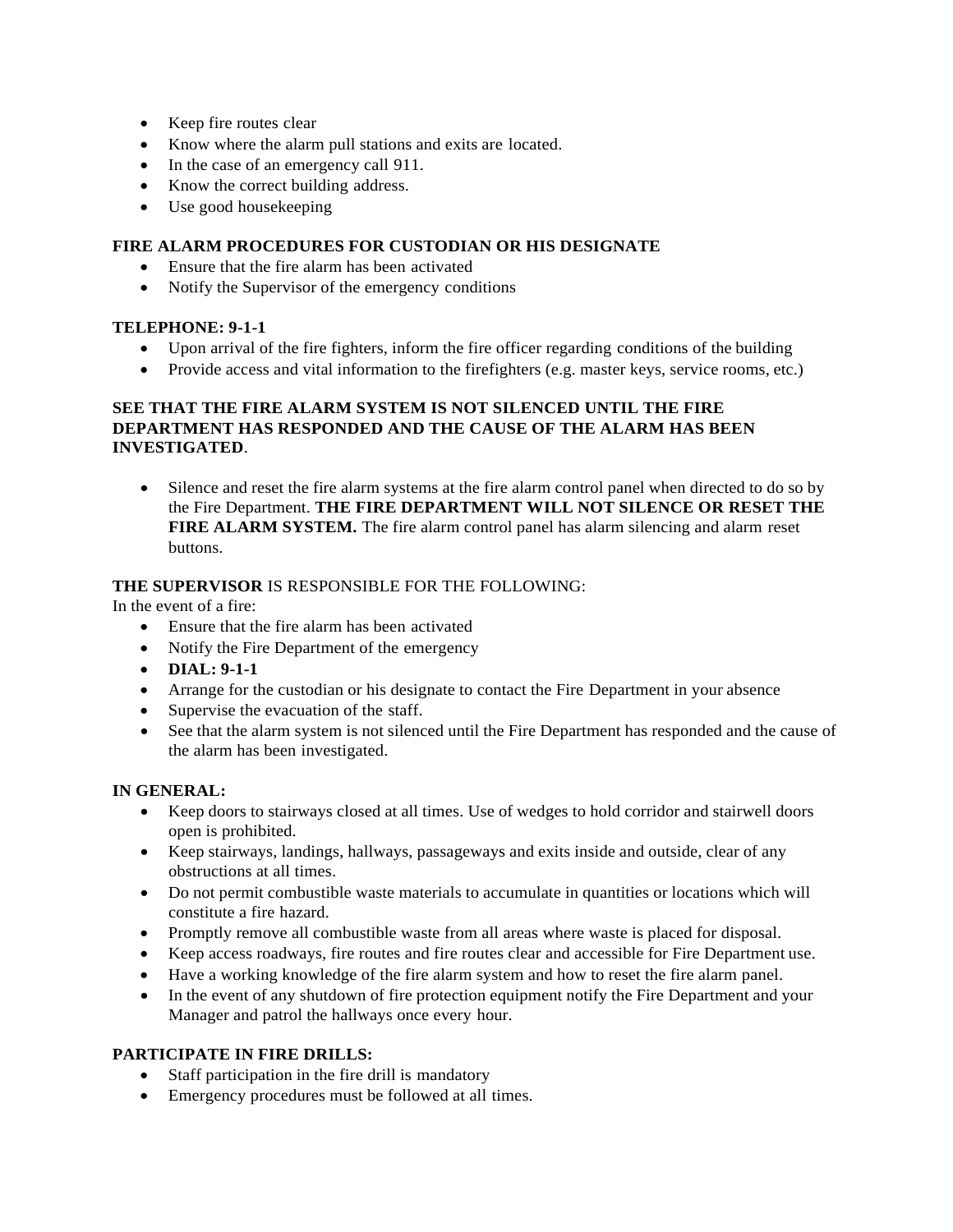- Follow the Incident Command System established by each site.
- Assure that checks, inspections and tests, as required by the fire code, are completed on schedule and that records are retained.
- Notify the Chief Fire Official regarding changes in the Fire Safety Plan.
- Be in complete charge of the approved Fire Safety Plan and the specific responsibilities of the personnel.
- Educate and train staff on emergency evacuation procedures, fire safety equipment and alternate exits in the case the main exit is blocked.
- A schematic and emergency procedure has been prepared and posted by each exit which shows type, location and operation of fire emergency systems, exits and evacuation staging areas.
- The Fire Prevention Plan is posted on the Berryessa Union School District website.
- A procedure is in place to evacuate endangered occupants such as individuals with special needs and include alternate means of egress for all persons involved.

#### **TRAINING OF STAFF**

All staff will be trained on fire prevention and evacuation procedures annually. Drills will be conducted periodically throughout the year.

# RENTAL OR EXTRA-CURRICULAR OCCUPANTS:

In the event of a fire:

- Ensure that the fire alarm has been activated.
- Supervise the evacuation of people in your responsibility. Do not let visitors leave.
- Perform head counts to ensure all people are accounted for
- Report to the Incident Commander or Fire Chief any discrepancies

#### **FIRE DRILLS**

The purpose of a fire drill is to ensure that the staff is familiar with emergency evacuation procedures, resulting in orderly evacuation with efficient use of exit facilities. Fire drill procedures address staff accountability in an evacuation. The site Incident Command System must be followed.

- Staff should use an alternate exit for one of the required drills in order to simulate a real emergency.
- Debrief after a drill with staff to strengthen the evacuation procedure.
- Fire Drills must be conducted for each site in accordance with the frequencies stated in the fire code.
- A Fire Drill Record must be kept and retained at the site for 36 months.

#### **ALTERNATIVE MEASURES FOR OCCUPANT FIRE SAFETY**

In the event of any shutdown of fire equipment and systems, the person-in-charge shall notify the building occupants and post instructions on each floor in front of the elevator(s) or by the area affected

The person-in-charge shall notify the fire alarm system monitoring company that here is malfunctioning equipment or systems.

# **MAINTENANCE PROCEDURES FOR FIRE PROTECTION SYSTEM**

# **CHECK, INSPECT, TEST REQUIREMENTS OF THE FIRE CODE.**

According to the Fire Code, all records of tests and corrective measures will be retained for a period of two years after they are made.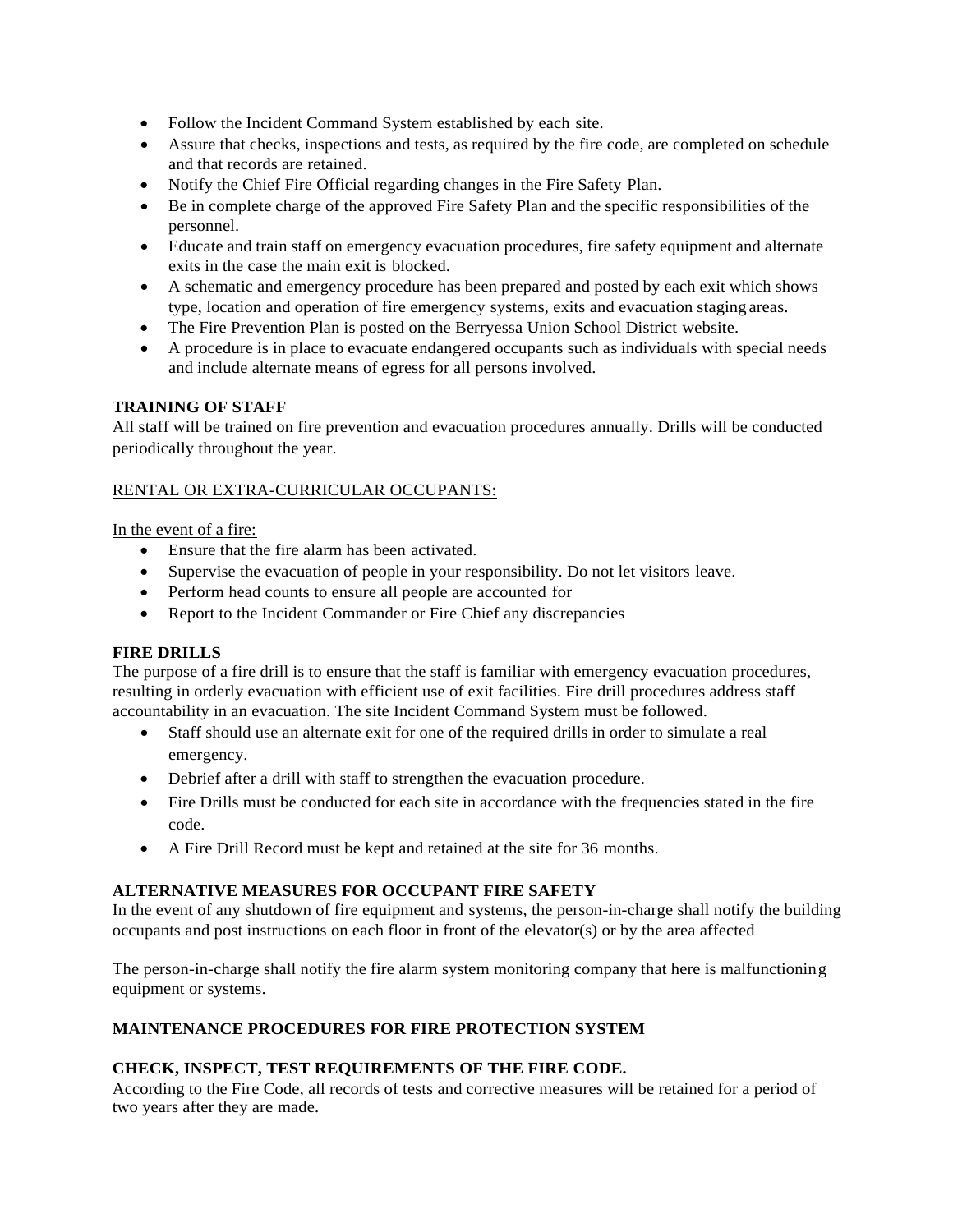# **PORTABLE FIRE EXTINGUISHERS**

#### **Task Inspection**

- Inspect all portable fire extinguishers monthly
- Fire Department inspection annually

# **FIRE ALARM SYSTEMS**

#### **Task Inspection**

- Check fire alarm AC power lamp and trouble light.
- Check trouble conditions. Check central alarm and control facility

# **MEANS OF EGRESS**

# **Task Inspection**

- Inspect all doors in fire separations
- Check all doors in fire separations to ensure that they are closed.
- Maintain exit signs to ensure that they are clear and legible.
- Maintain exit lights to ensure that they are illuminated and in good repair.
- Maintain corridors free of obstructions
- $\bullet$

# **FIRE DEPARTMENT ACCESS**

# **Task Inspection**

Ensure streets, yards and private roadways provided for Fire Department access are kept clear.

# **SERVICE EQUIPMENT, DUCTING, AND CHIMNEYS**

#### **Task Inspection**

- Check hoods, filters and ducts subject to accumulation of combustible deposits and clean as necessary
- Inspect disconnect switches for mechanical HVAC units.
- Inspect controls for air handling systems used for venting

#### **FIRE PROTECTION MEASURES**

In the event of fire the purpose of a fire alarm system is to alert all the occupants of the building that an emergency of fire exists, so that such occupants may put into practice the measures required by the Fire Safety Plan.

- All fire alarm systems shall be maintained in full operation condition at all times.
- A single stage system sounds a general alarm throughout the facility that may require total evacuation of the building.
- Operation of the fire alarm is activated by a manual pull station or heat monitor.

#### **EXITS**

An exit is that part of a means of egress that leads from the floor area. It serves to a public thoroughfare or to an approved open space. Walls, floors, doors and other means provide a protected path necessary for occupants to proceed with reasonable safety to a place of refuge.

#### FIRE DEPARTMENT ACCESS

Fire Department access allows firefighters and their equipment to gain access to the building. Vehicles parked in a fire route, excessive vegetation, and other forms of obstructions to access routes, fire hydrants and Fire Department connections are not permitted by the fire code. Maintaining Fire Department access is an ongoing matter.